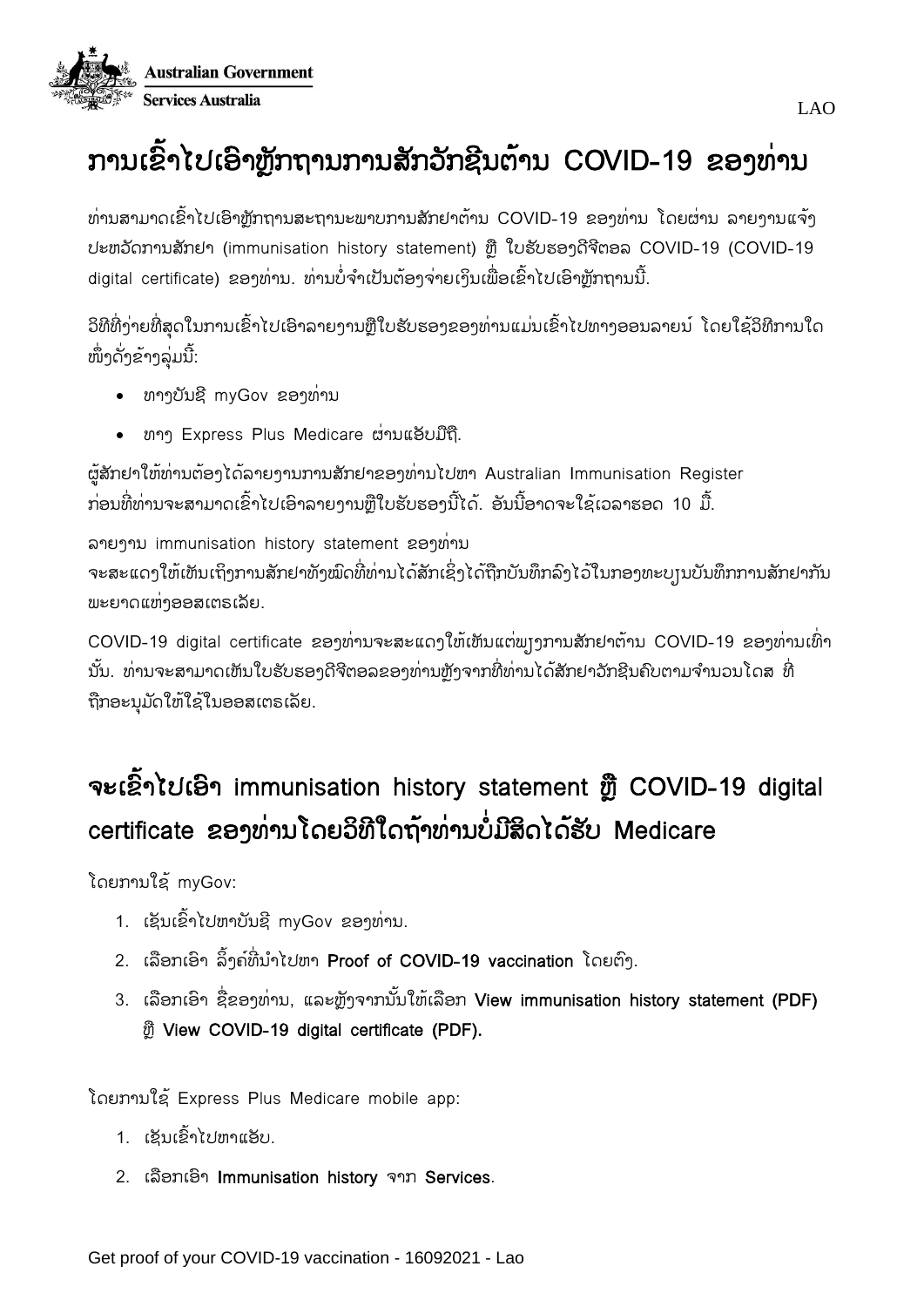3. ເລືອກເອົາຊື່ຂອງທ່ານ, ແລະຫຼັງຈາກນັ້ນໃຫ້ເລືອກ View immunisation history statement ຫຼື View COVID-19 digital certificate.

ຖ້າທ່ານບໍ່ສາມາດເຂົ້າໄປເອົາ immunisation history statement ຂອງທ່ານທາງອອນລາຍນ໌ ແລະຕ້ອງການ ຄວາມຊ່ວຍເຫຼືອ, ໃຫ້ໂທລະສັບຫາ ເລກ 1800 653 809.

ການເອົາ COVID-19 digital certificate ຂອງທ່ານເຂົ້າໄປໄວ້ໃນກະເປົ໋າດີຈີຕອລ

ທ່ານສາມາດເອົາ COVID-19 digital certificate ຂອງທ່ານເຂົ້າໄປໄວ້ໃນ Apple Wallet ຂອງທ່ານ ຫຼື Google Pay ໄດ້ໂດຍໃຊ້ວິທີການຢ່າງໃດຢ່າງໜຶ່ງດັ່ງນີ້:

- ທາງ Express Plus Medicare mobile app
- ທາງບັນຊີ Medicare ອອນລາຍນ໌ຂອງທ່ານຜ່ານ myGov ໂດຍການໃຊ້ບຣາວເຊີຢູ່ໃນອຸປະກອນຂອງທ່ານ.

ຖາົ້ທາ່ ນໃຊົ້Express Plus Medicare mobile app:

- 1. ເລຼືອກ Immunisation history ຈາກ Services.
- 2. ເລືອກຊື່ຂອງທ່ານ, ຫັງຈາກນັ້ນແມ່ນ View COVID-19 digital certificate.
- 3. ເລືອກເອົາ Add to Apple Wallet ຫຼື Save to phone ສໍາລັບ Google Pay.

ຖ້າທ່ານໃຊ້ Medicare ອອນລາຍນ໌ຂອງທ່ານຜ່ານ myGov:

- 1. ເຊັນເຂົ້າໄປທີ່ບັນຊີ myGov ຂອງທ່ານໂດຍໃຊ້ບຣາວເຊີຢູ່ໃນອຸປະກອນຂອງທ່ານ.
- 2. ເລຼືອກ Medicare.
- 3. ເລືອກ View immunisation history ຢູ່ໃນແປ້ນສີ່ຫຼ່ງມທີ່ມີປະຫວັດການສັກຢາ.
- 4. ເລືອກ**ຊື່**ຂອງທ່ານ.
- 5. ເລືອກເອົາ Add to Apple Wallet ຫຼື Save to phone ສໍາລັບ Google Pay.

ຖ້າທ່ານໃຊ້ອຸປະກອນ iOS, ທ່ານສາມາດໃຊ້ບຣາວເຊີຂອງ Safari ຫຼື Chrome. ຖ້າທ່ານໃຊ້ອຸປະກອນ Android, ທ່ານຕ້ອງໃຊ້ບຣາວເຊີຂອງ Chrome.

### ຖາົ້ທາ່ ນບ່ ມບີນຼັຊີMedicare online

ທ່ານຕ້ອງເຊື່ອມຕໍ່ Medicare ໄປຫາບັນຊີ myGov ຂອງທ່ານເພື່ອເປີດບັນຊີ Medicare online ຂອງທ່ານ.

ໃຫ້ເຊັນເຂົາໄປຫາບັນຊີ myGov ຂອງທ່ານ, ຫຼືສ້າງບັນຊີຂຶ້ນໃໝ່, ທີ່ **my.gov.au** 

ູ ຫຼັງຈາກນັ້ນທ່ານກໍສາມາດເຊື່ອມຕໍ່ຫາ Medicare ໄດ້ໂດຍການໃຊ້ຢ່າງໃດຢ່າງໜຶ່ງໃນຂ້າງລຸ່ມນີ້: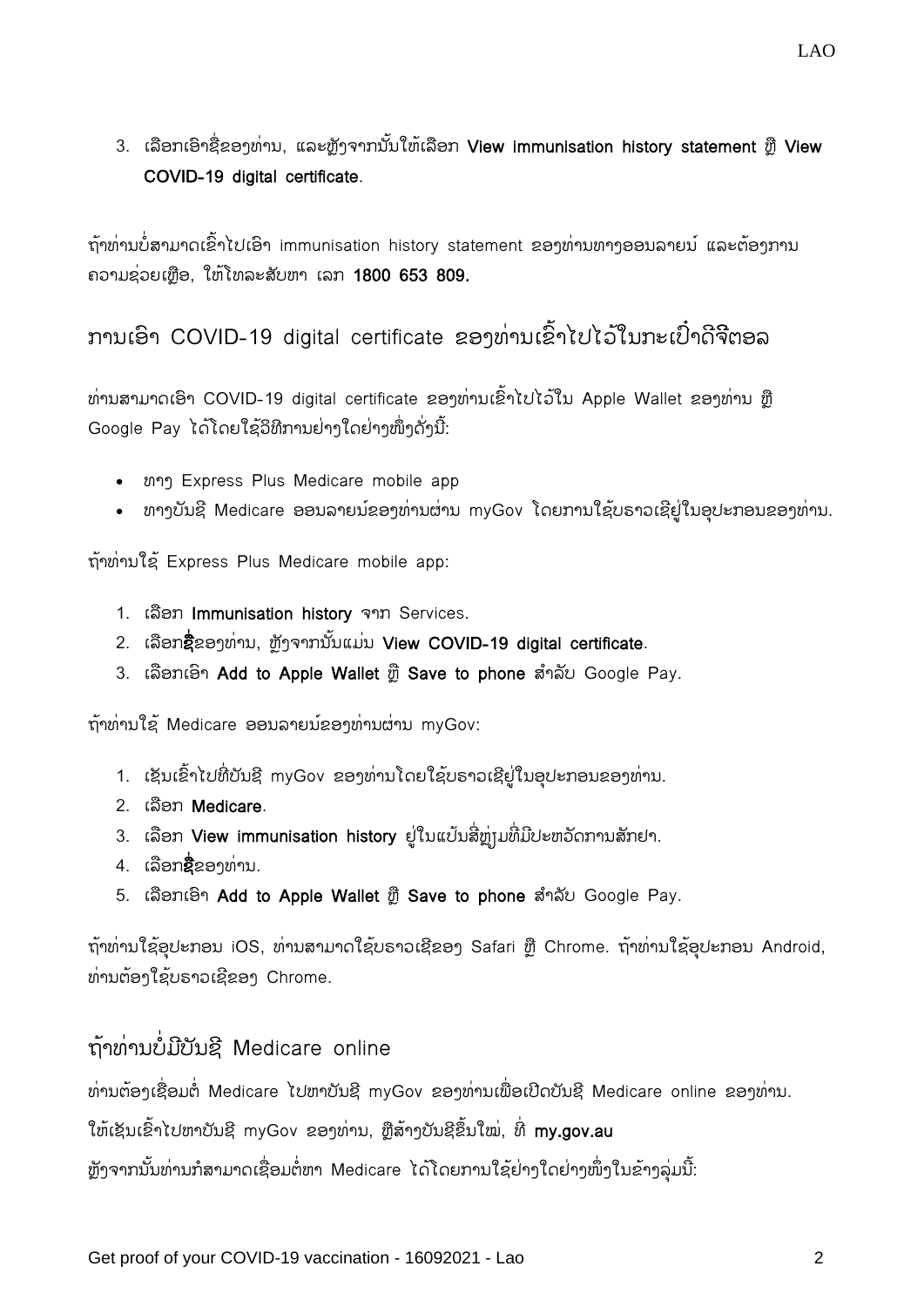- ເລກບັດ Medicare ຂອງທ່ານແລະຂໍ້ມູນຈາກປະຫວັດ Medicare ຂອງທ່ານ
- ລະຫັດເຊື່ອມຕໍ່ ທີ່ ເຮົາອອກໃຫ້ ທ່ານທາງໂທລະສັບຫຼືທີ່ສູນບໍລິການ.

ເພື່ອຂໍຄວາມຊ່ວຍເຫຼືອໃນການເຊື່ອມຕໍ່ Medicare ໄປຫາ myGov, ໃຫ້ເຂົ້າໄປທີ່ servicesaustralia.gov.au/medicareguides

## ຈະເຂົ້າໄປເອົາ immunisation history statement ຫຼື COVID-19 digital certificate ທາງອອນລາຍນ໌ຂອງທ່ານໄດ້ຢ່າງໃດຖ້າທ່ານບໍມີສິດໄດ້ຮັບ Medicare

ທ່ານສາມາດເຂົ້າໄປເອົາ immunisation history statement ຫຼື COVID-19 digital certificate ຂອງທ່ານທາງ ອອນລາຍນ໌ໄດ້ ດ້ວຍການໃຊ້ ບໍລິການ Individual Healthcare Identifiers (IHI) service ໂດຍຜ່ານບັນຊີ myGov ຂອງທ່ານ.

ທ່ານຕ້ອງສະເໜີລາຍລະອງດໃຫ້ເຮົາຮ້າາກເອກະສານການສະແດງຕົວຢ່າງໃດໜຶ່ງຂ້າງລຸ່ມນີ້ ເພື່ອຢັ້ງຢືນເອກະລັກ ສ່ວນຕົວຂອງທ່ານ:

- o ພາສປອດຂອງທ່ານ, ໂດຍໃຫ້ມີວີຊ່າເຂົ້າປະເທດອອສເຕຣເລັຍທີ່ຍັງໃຊ້ໄດ້
- o ໃບອະນຍາດຂັບຂີ່ຍານພາຫະນະທີ່ປະເທດອອສເຕຣເລັຍອອກໃຫ້.

ູ ຫຼັງຈາກທີ່ເຮົາໄດ້ພິສູດເອກະສານການສະແດງຕົວຂອງທ່ານແລ້ວ, ເຮົາກໍຈະໃຊ້ຂໍ້ມູນຂອງທ່ານສ້າງ lHl ໃຫ້ທ່ານ. ນອກນີ້ ເຮົາກໍຈະເຊື່ອມ IHI service ຕໍ່ໄປຫາ myGov account ຂອງທ່ານ. ຫຼັງຈາກນັ້ນ ທ່ານກໍຈະສາມາດໃຊ້ IHI service ນີ້ ເພື່ອເຂົ້າໄປເບິ່ງ immunisation history statement ຫຼື COVID-19 digital certificate ຂອງ  $\overline{\mathcal{U}}$ ານ:

- 1. ໃຫ້ເຊັນຊື່ເຂົ້າໄປຫາບັນຊີ myGov ຂອງທ່ານ.
- 2. ເລືອກເອົາລີ້ງຄ໌ເຊື່ອມໄປຫາ Proof of COVID-19 vaccination ໂດຍຕົງ.
- 3. ເລືອກເອົາ ຊື່ຂອງທ່ານ, ແລະຫຼັງຈາກນັ້ນກໍເລືອກເອົາ View immunisation history statement (PDF) ຫ ຼືView COVID-19 digital certificate (PDF).

ທ່ານສາມາດເອົາ COVID-19 digital certificate ຂອງທ່ານເຂົ້າໄປໄວ້ໃນກະເປົ໋າດີຈີຕອລໂດຍການໃຊ້ IHI service ຜ່ານ mvGov.

ນອກນີ້ ທ່ານກໍຍັງສາມາດເຂົ້າໄປເອົາສຳເນົາຫຼັກຖານການສັກຢາວັກຊີນຕ້ານ COVID-19 ຂອງທ່ານໄດ້ໂດຍຜ່ານ My Health Record.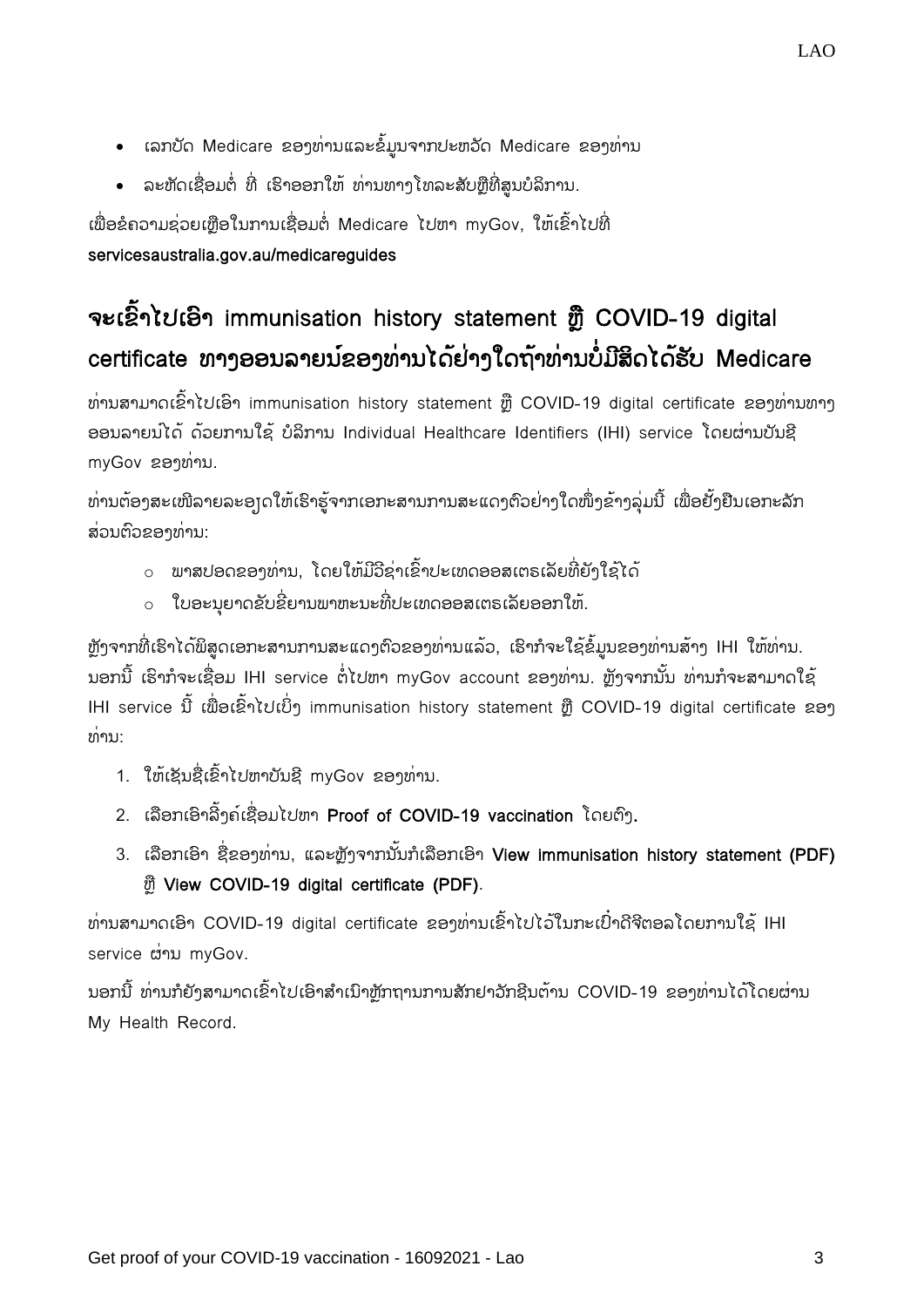- ໃຫ້ໂທລະສັບຫາ Translating and Interpreting Service (TIS ທົ່ວປະເທດ) ທີ່ເລກໂທ 131 450 ເພື່ອເວົ້າກັບພວກເຮົາເປັນພາສາຂອງທ່ານເອງກ່ $\mathfrak i$ ວກັບບໍລິການຕ່າງໆຂອງ Medicare
- ເຂົ້າໄປທີ່ servicesaustralia.gov.au/covidvaccineproof ເພື່ອເບິ່ງຂໍ້ມູນເພີ່ມ**ເຕີມ**ເປັນພາສາອັງກິດ
- $\bullet$  ເຂົ້າໄປທີ່ [servicesaustralia.gov.au/yourlanguage](http://humanservices.gov.au/yourlanguage) ເຊິ່ງເປັນບ່ອນ**ທີ່**ທ່ານສາມາດອ່ານ, ຟັງ ຫຼື ເບິ່ງ ວີ ດີໂອ ທີ່ມີຂໍ້ມູນ ເປັນ ພາສາຂອງທ່ານເອງ
- $\bullet$  ເຂົ້າໄປທີ່ australia.gov.au ເພື່ອເບິ່ງຂ່າວອັບເດດລ່າສຸດແລະຄຳແນະນຳກ່ $\rm p$ ກັບ COVID-19
- ໄປຢ້າມຢາມສນບໍລິການແຫ່ງໃດແຫ່ງໜຶ່ງ.

ີ ເປດສັງເກດ: ການໂທລະສັບຈາກເລກໂທຕັ້ງໂຕະໃນເຮືອນຂອງທ່ານ ໄປຫາເລກໂທທີ່ເລີ່ມດ້ວຍເລກ '13' ຈາກທົ່ວ ທຸກແຫ່ງໃນປະເທດອອສເຕຣເລັຍແມ່ນຈະຖືກເກັບເງິນຄ່າໂທທີ່ມີອັດຕາຕາຍໂຕ. ອັດຕານັ້ນອາດຈະແຕກຕ່າງຈາກລາ ຄາຂອງຄ່າໂທທ້ອງຖິ່ນແລະອາດຈະແຕກຕ່າງກັນໄປລະຫວ່າງບັນດາຜູ້ໃຫ້ບໍລິການໂທລະສັບ. ການໂທລະສັບຫາເລກທີ່ ເລີ່ມຕົ້ນດ້ວຍ '1800' ຈາກເລກໂທຕັ້ງໂຕະໃນເຮືອນຂອງທ່ານແມ່ນຟຣີ. ການໂທລະສັບຈາກໂທລະສັບສາທາລະນະຫຼື ມືຖືອາດຈະຖືກຄິດໄລ່ເປັນເວລາແລະເກັບອັດຕາຄ່າ ໂທທີ່ແພງຂຶ້ນ.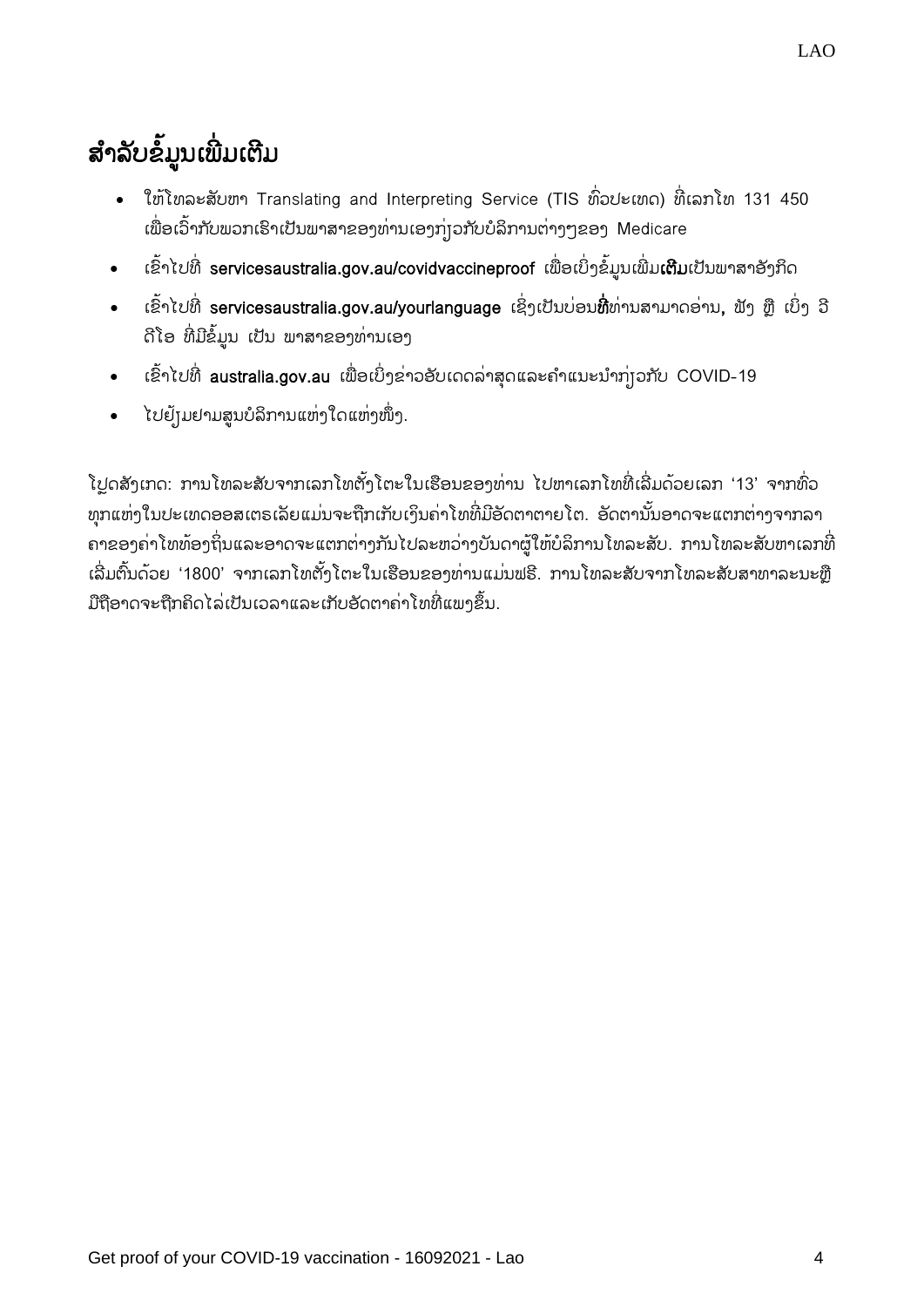



## **Get proof of your COVID-19 vaccination**

You can get proof of your COVID-19 vaccination status through your immunisation history statement or COVID-19 digital certificate. You do not have to pay to get this proof.

The easiest way to get your statement or certificate is online using either:

- your myGov account
- the Express Plus Medicare mobile app.

Your vaccination provider needs to report your vaccinations to the Australian Immunisation Register before you can get your statement or certificate. This can take up to 10 days.

Your immunisation history statement shows all of the immunisations you have had that are recorded on the Australian Immunisation Register.

Your COVID-19 digital certificate only shows your COVID-19 vaccinations. You will be able to see your digital certificate after you have had all required doses of a vaccine that has been approved for use in Australia.

### **How to get your immunisation history statement or COVID-19 digital certificate if you are eligible for Medicare**

Using myGov:

- 1. Sign in to your myGov account.
- 2. Select the **Proof of COVID-19 vaccination** quick link.
- 3. Select your name, and then **View immunisation history statement (PDF) or View COVID-19 digital certificate (PDF)**.

Using the Express Plus Medicare mobile app:

- 1. Sign in to the app.
- 2. Select **Immunisation history** from **Services**.
- 3. Select your name, and then **View immunisation history statement or View COVID-19 digital certificate**.

If you cannot get your immunisation history statement online or need help, call **1800 653 809**.

#### Adding your COVID-19 digital certificate to a digital wallet

You can add your COVID-19 digital certificate to your Apple Wallet or Google Pay using either:

- the Express Plus Medicare mobile app
- your Medicare online account through myGov using a browser on your device.

If you are using the Express Plus Medicare mobile app:

- 1. Select **Immunisation history** from Services.
- 2. Select your **name**, then **View COVID-19 digital certificate**.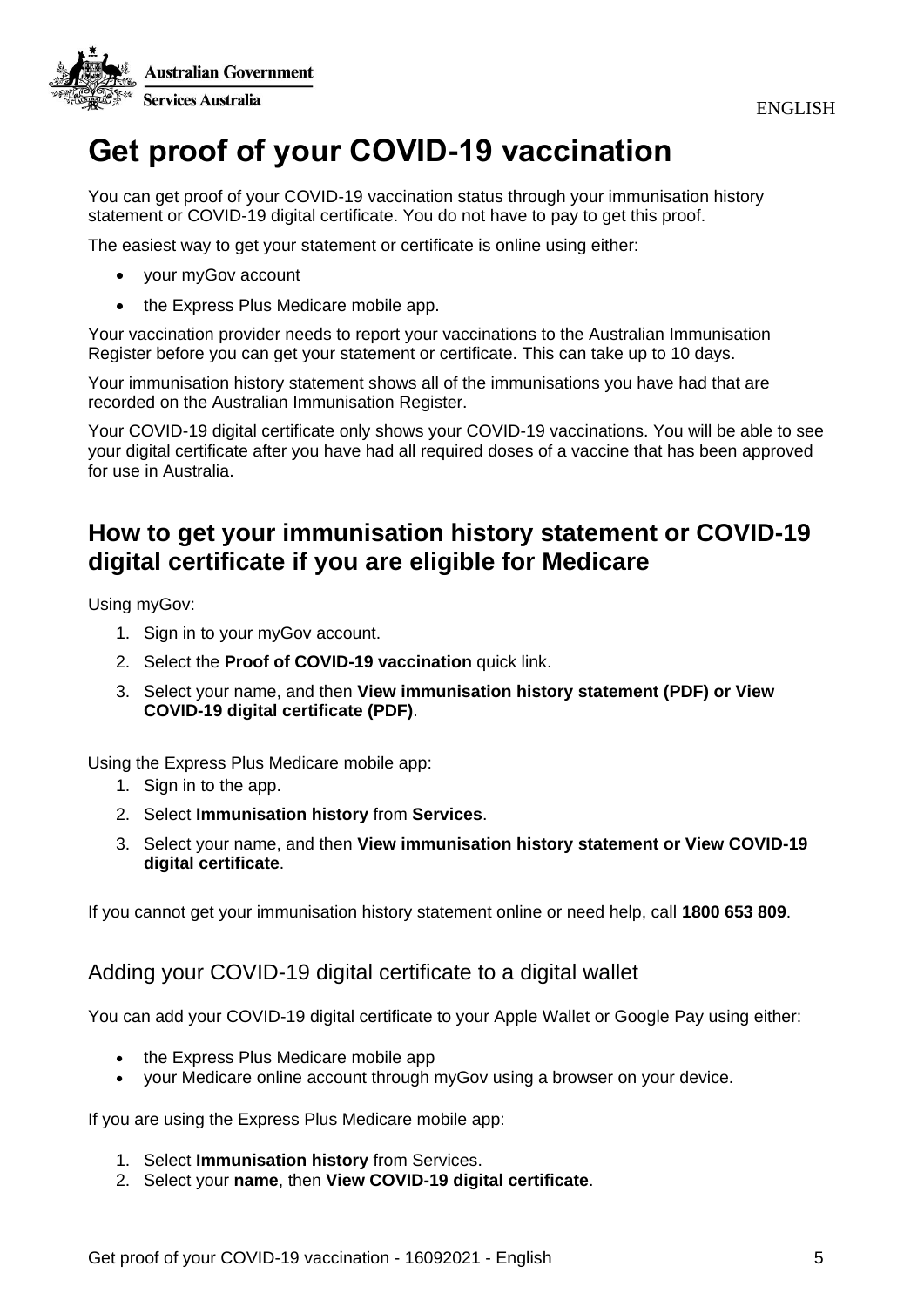#### 3. Select either **Add to Apple Wallet** or **Save to phone** for Google Pay.

If you are using your Medicare online account through myGov:

- 1. Sign in to your myGov account using a browser on your device.
- 2. Select **Medicare**.
- 3. Select **View immunisation history** on the Immunisation history tile.
- 4. Select your **name**.
- 5. Select either **Add to Apple Wallet** or **Save to phone** for Google Pay.

If you are using an iOS device, you can use the Safari or Chrome browsers. If you are using an Android device, you need to use the Chrome browser.

If you do not have a Medicare online account

You need to link Medicare to your myGov account to set up your Medicare online account.

Sign in to, or create, your myGov account at **my.gov.au**

You can then link Medicare using either:

- your Medicare card number and information from your Medicare history
- a linking code we have given you either over the phone or at a service centre.

For help linking Medicare to myGov, go to **servicesaustralia.gov.au/medicareguides**

#### **How to get your immunisation history statement or COVID-19 digital certificate online if you are not eligible for Medicare**

You can get your immunisation history statement or COVID-19 digital certificate online using the Individual Healthcare Identifiers (IHI) service through your myGov account.

You need to give us details from one of the following identity documents to verify your identity:

- o your passport, with your valid Australian visa
- o your Australian driver licence.

Once we have verified your identity, we will use your details to create your IHI. We will also link the IHI service to your myGov account. Then you can use the IHI service to view your immunisation history statement or COVID-19 digital certificate:

- 1. Sign in to your myGov account.
- 2. Select the **Proof of COVID-19 vaccination** quick link.
- 3. Select your name, and then **View immunisation history statement (PDF) or View COVID-19 digital certificate (PDF)**.

You can add your COVID-19 digital certificate to a digital wallet using the IHI service through myGov.

You can also get a copy of your COVID-19 vaccination proof through My Health Record.